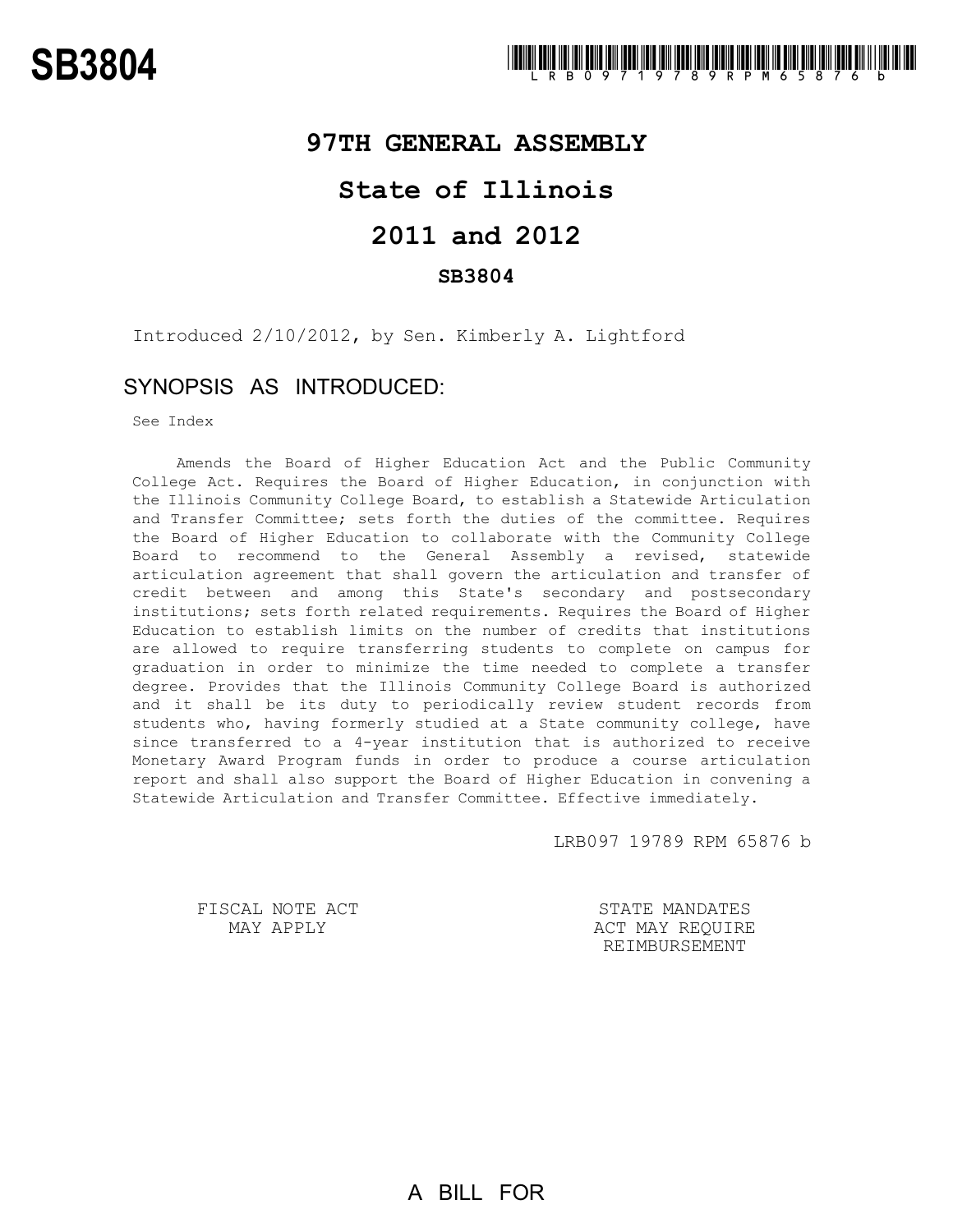1

AN ACT concerning education.

WHEREAS, This State needs to substantially increase the number of skilled students graduating from college each year to meet a goal of 60 percent of adult residents possessing a college credential by 2025; and 2 3 4 5

WHEREAS, The tightened fiscal environment requires a focus on ensuring all State resources are used as efficiently and effectively as possible; and 6 7 8

WHEREAS, The demand for the Monetary Award Program greatly exceeds the supply of current funding, requiring measures to be taken to reduce student time to obtain a degree and, thus, reduce educational costs without reducing the quality of education; and 9 10 11 12 13

WHEREAS, the Illinois Community College Board, the Board of Higher Education, and individual public and private higher education institutions have already created an extensive, voluntary general education and major course articulation program; therefore 14 15 16 17 18

#### **Be it enacted by the People of the State of Illinois, represented in the General Assembly:** 19 20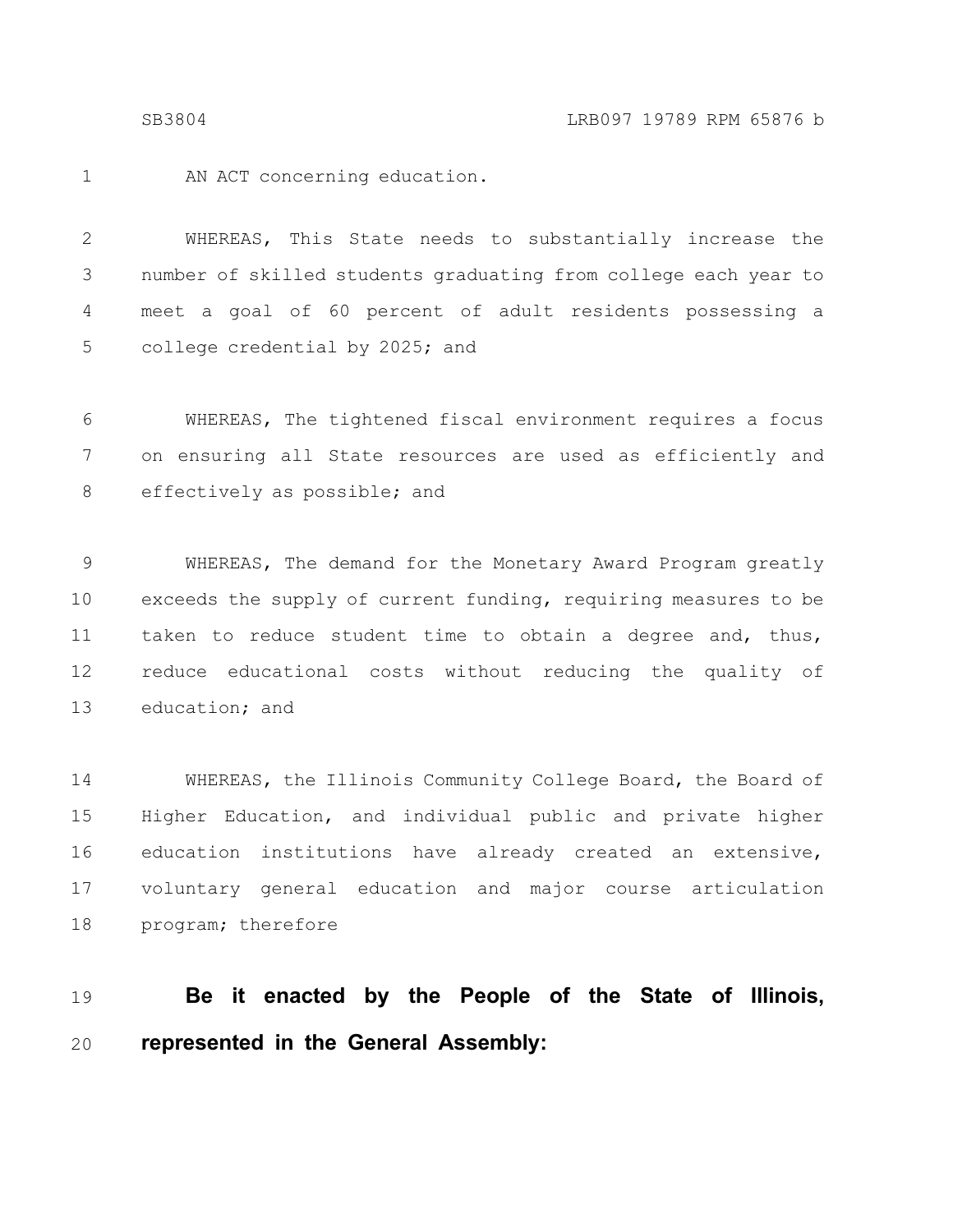- Section 5. The Board of Higher Education Act is amended by changing Section 9.30 as follows: 1 2
- (110 ILCS 205/9.30) 3

Sec. 9.30. Course transferability program. 4

(a) Subject to appropriation, the Board shall implement and administer a statewide program, using the World Wide Web, to assist students, advisors, faculty, and administrators from public and private institutions of higher education in obtaining consistent and accurate information about transfer courses and their applicability towards degree completion by publishing course equivalency guides, academic programs, courses offered, transfer course evaluations, and degree requirements. 5 6 7 8 9 10 11 12 13

(b) Under the program, the Board shall provide appropriate assistance and support to participating public and private institutions of higher education. The Board shall designate participants based on which institutions apply to be part of the program. However, all data shall be managed by each institution of higher education and each institution shall retain complete ownership of the data submitted. 14 15 16 17 18 19 20

(c) The program's Internet website shall contain the following: 21 22

(1) Transfer course articulations, which shall be updated annually. 23 24

25

(2) Institutional reference tables.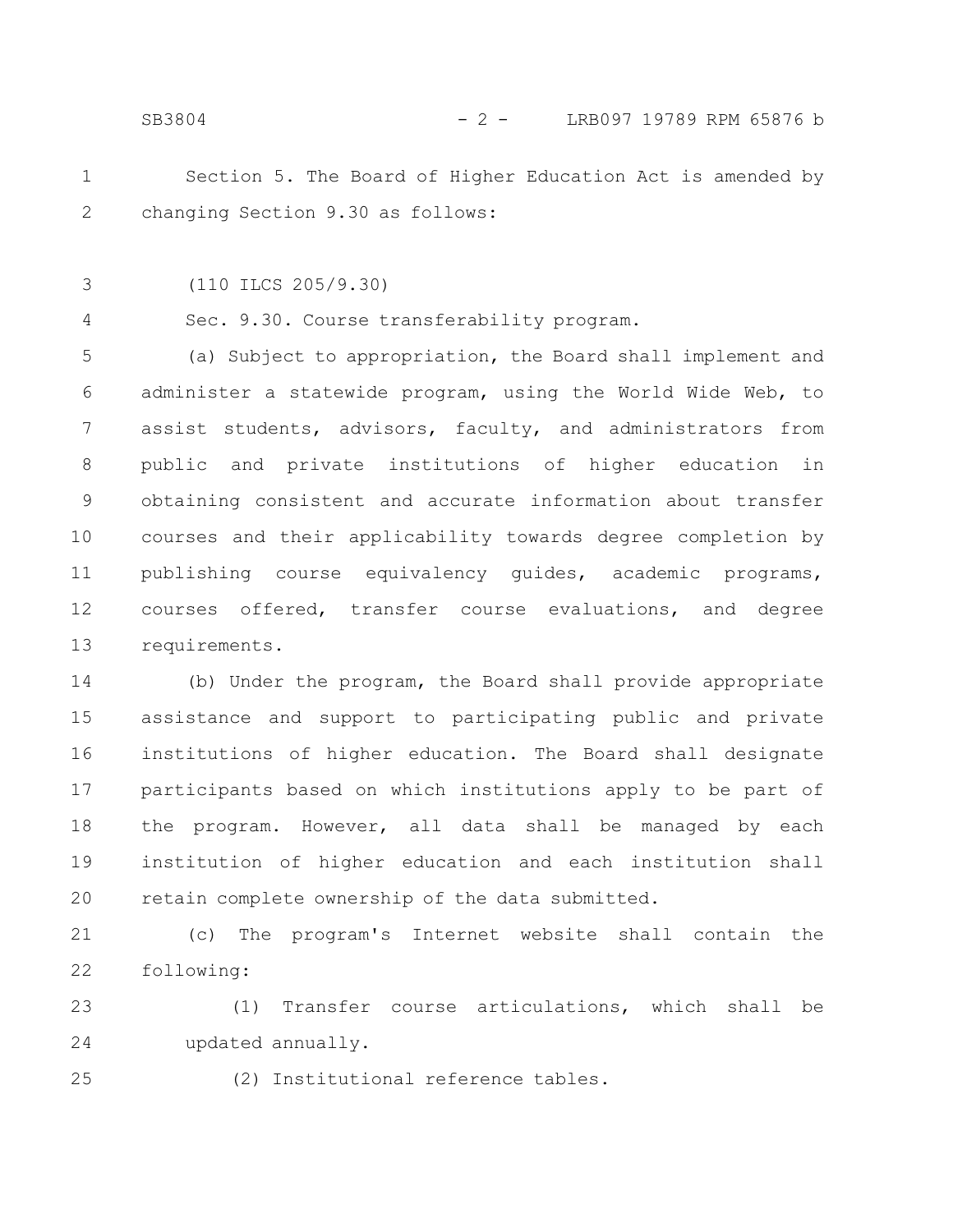3

(3) Degree requirements, which shall be updated annually. 1 2

(4) Course banks, which shall be updated annually.

(5) Academic program pull down menus, which shall be updated annually. 4 5

(d) In this subsection (d), "committee" means the Statewide Articulation and Transfer Committee. 6 7

The Board, in conjunction with the Illinois Community College Board and in consultation with the State Board of Education, shall establish a Statewide Articulation and Transfer Committee, which shall report to the Executive Director of the Board of Higher Education and the chair of the Joint Educational Leadership Committee. All committee recommendations and decisions must be submitted to the Board for approval on or before October 1, 2013. The committee may include members of the existing Illinois Articulation Initiative committees and shall consist of members equitably representing public universities, public community colleges, and private, non-profit colleges and universities and members representing the State Board of Education. Furthermore, the committee shall include members from private, non-profit colleges or universities that have previously not participated in the Illinois Articulation Initiative, but enroll one or more students who receive MAP grants. The committee shall, with appropriate consultation with faculty senates of institutions of higher education, do all of the following: 8 9 10 11 12 13 14 15 16 17 18 19 20 21 22 23 24 25 26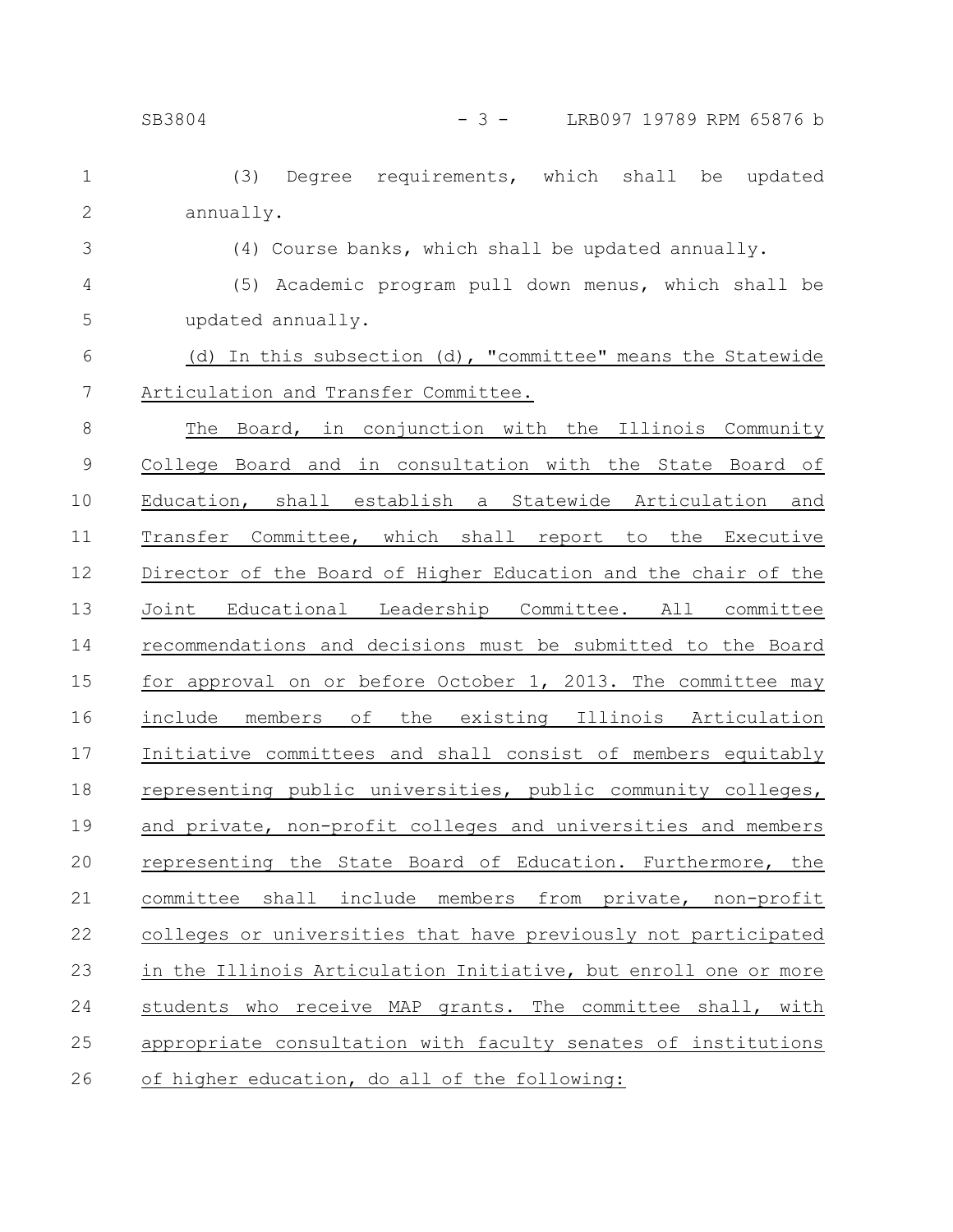### SB3804 - 4 - LRB097 19789 RPM 65876 b

| $\mathbf 1$    | (1) Review the report on current articulation provided     |
|----------------|------------------------------------------------------------|
| $\overline{2}$ | by the Illinois Community College Board.                   |
| 3              | (2) Form subcommittees or advisory groups composed of      |
| $\overline{4}$ | secondary and postsecondary education faculty members,     |
| 5              | including those representing MAP-eligible institutions     |
| 6              | that have not fully participated in the existing           |
| 7              | articulation system, to review and approve or revise the   |
| 8              | existing (as of July 1, 2012) general education core       |
| $\overline{9}$ | curriculum and major course learning objectives, determine |
| 10             | course comparability and credit hours and, if deemed       |
| 11             | necessary to reach consensus, curricula or textbooks, and  |
| 12             | the development of a common, statewide<br>consult on       |
| 13             | identifier for transferable courses, and other topics      |
| 14             | deemed necessary to carry out the committee's duties and   |
| 15             | responsibilities.                                          |
| 16             | (3) On or before July 1, 2013, make recommendations to     |
| 17             | the Board of Higher Education with respect to improvements |
| 18             | to the existing articulation system, including the         |
| 19             | revisions to the existing articulation agreement to        |
| 20             | improve articulation of general education core curriculum  |
| 21             | approved Illinois Articulation Initiative major<br>and     |
| 22             | coursework to institutions enrolling one or more students  |
| 23             | receiving the MAP grant. The committee shall also make     |
| 24             | recommendations to the Board of Higher Education for       |
| 25             | creation of a simple, statewide, common course identifier, |
|                |                                                            |

that shall make identification of statewide transferrable 26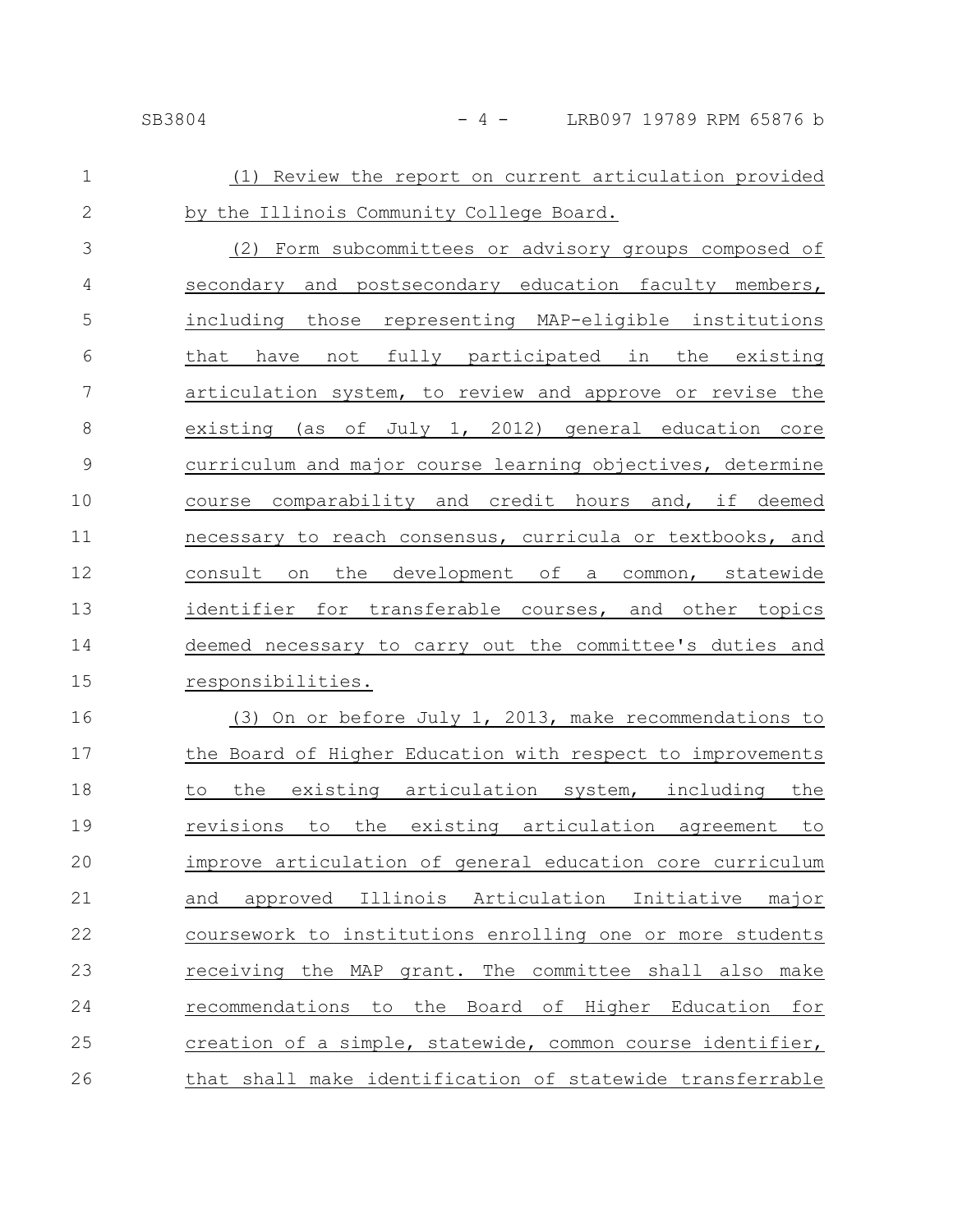| $\mathbf 1$   | courses immediately obvious to students, without changing    |
|---------------|--------------------------------------------------------------|
| $\mathbf{2}$  | or conflicting with individual institutional course          |
| 3             | numbering systems. These recommendations shall also take     |
| 4             | into account existing dual credit, 2 Plus 2, and common      |
| 5             | course standard initiatives.                                 |
| 6             | (4) As needed, develop policies to align articulation        |
| 7             | and transfer policies established by individual              |
| $8\,$         | educational institutions or community college districts,     |
| $\mathcal{G}$ | including, but not limited to, admissions criteria and       |
| 10            | advising and counseling.                                     |
| 11            | (5) Ensure that all articulation and transfer policies       |
| 12            | and practices approved by the committee are compliant with   |
| 13            | the rules and requlations of all relevant, recognized,       |
| 14            | accrediting agencies.                                        |
| 15            | (6) Perform other duties as required by the Board and        |
| 16            | the General Assembly.                                        |
| 17            | On or before January 1, 2014, the Board shall collaborate    |
| 18            | with the Community College Board to recommend to the General |
| 19            | Assembly a revised, statewide articulation agreement that    |
| 20            | shall govern the articulation and transfer of credit between |
| 21            | this State's secondary and postsecondary<br>and<br>among     |
| 22            | institutions. The statewide articulation agreement shall, at |
| 23            | minimum, do all of the following:                            |
| 24            | Guarantee the transfer of general education<br>(A)           |
| 25            | courses and common degree program prerequisites.             |
|               |                                                              |

(B) Guarantee that every student who has completed the 26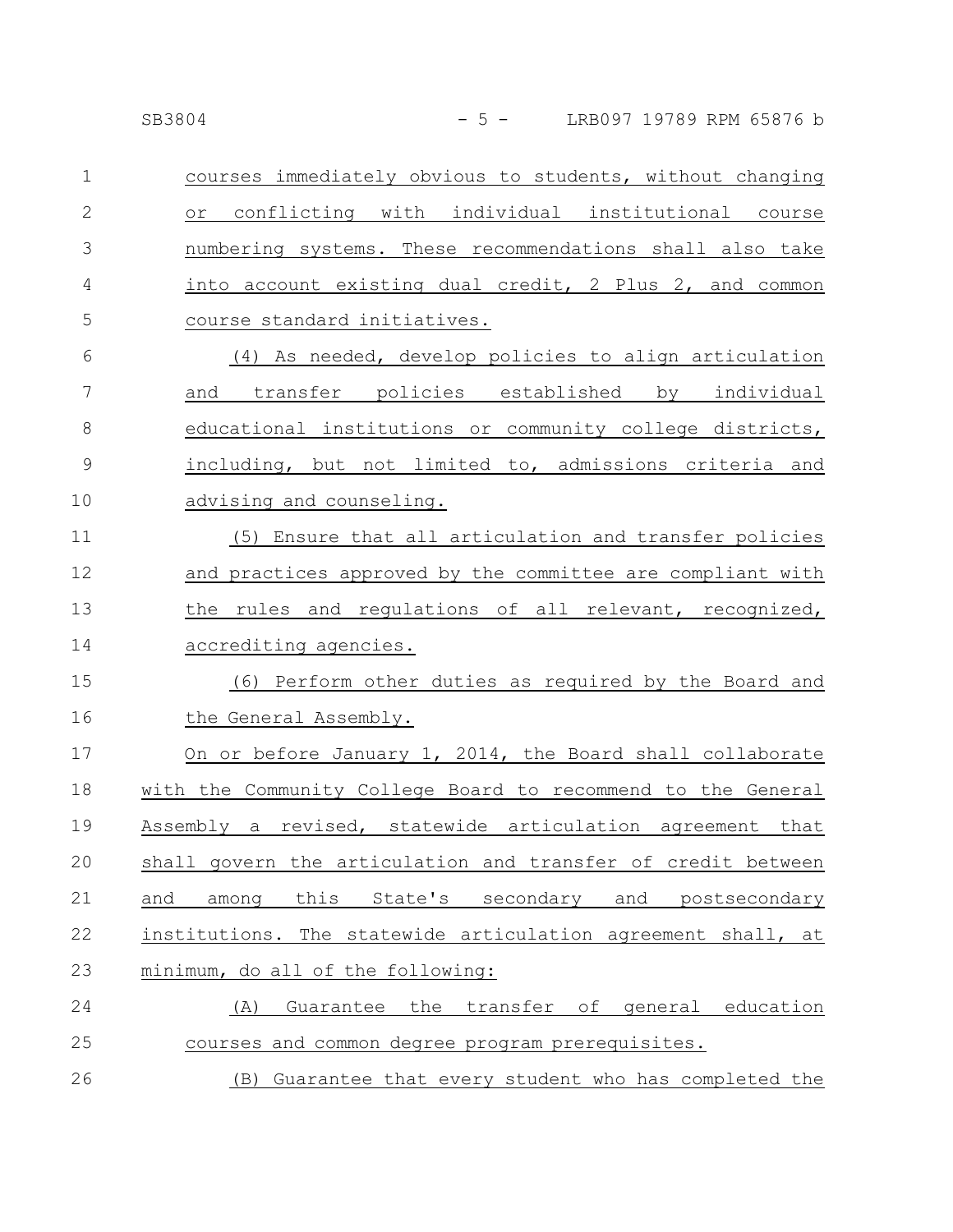general education core curriculum approved by the committee at an institution of higher education shall be deemed to have met all general education and core curriculum requirements and shall not be required to take any additional general education courses to fulfill baccalaureate degree requirements. 1 2 3 4 5 6

(C) Encourage MAP-eligible institutions to accept for equal credit transferrable major courses identified by the committee and completed by transferring students at another MAP-eligible institution. 7 8 9 10

(D) Provide for acceptance by postsecondary educational institutions of credits earned in accelerated programs, such as dual enrollment, the International Baccalaureate, and Advanced Placement programs. 11 12 13 14

(E) Guarantee the transfer of equivalent courses registered under the statewide general education core curriculum. 15 16 17

(F) Establish the statewide transferable course identifier, which shall be a required designation for course catalogs and transcripts to clearly indicate which courses fall under the general education core curriculum and major core curriculum. 18 19 20 21 22

(G) Require institutions of higher education to request from the Board and the Illinois Community College Board, in writing, prior to the beginning of the semester, approval to refrain from honoring any course entered in the 23 24 25 26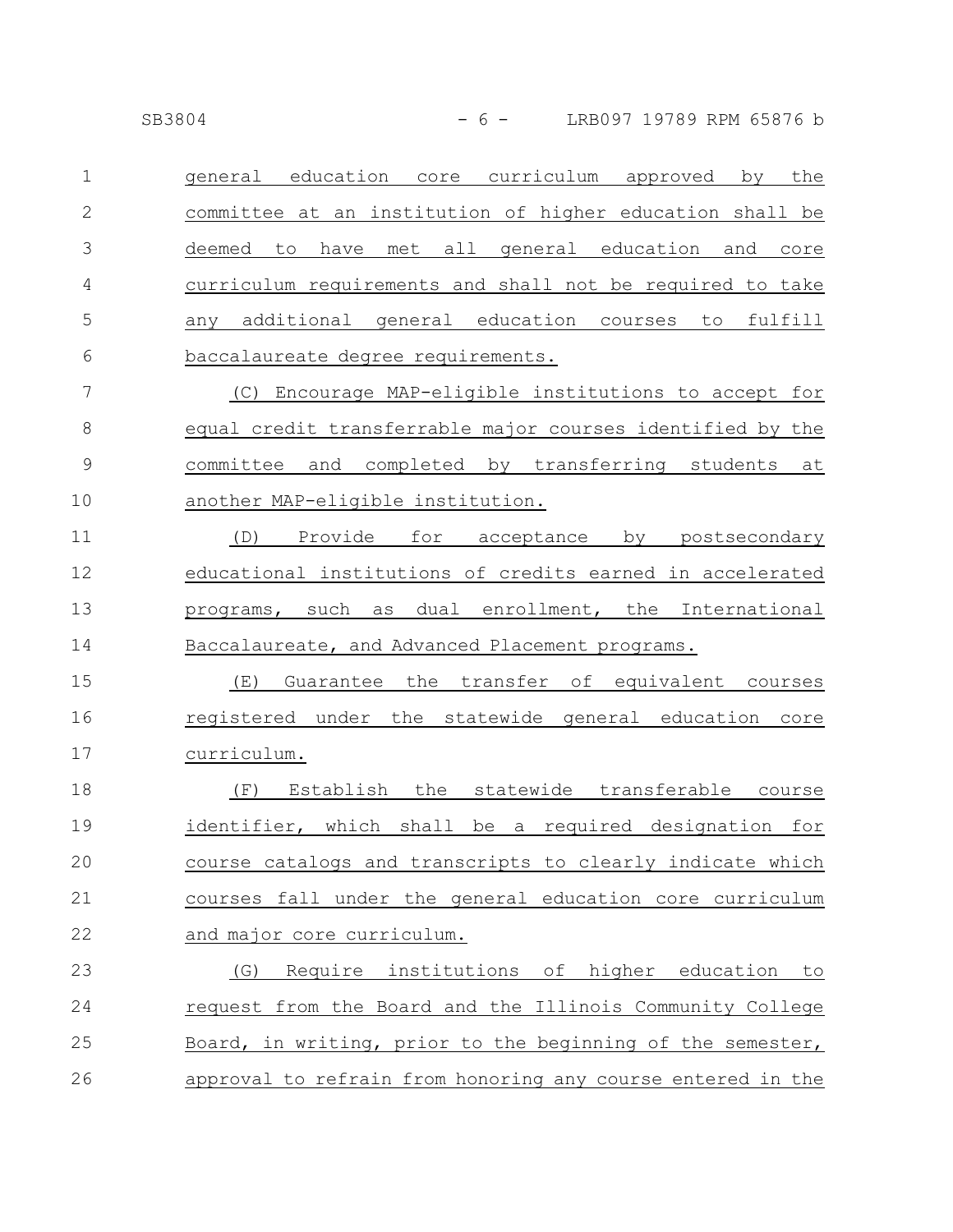SB3804 - 7 - LRB097 19789 RPM 65876 b

| $\mathbf 1$ | general education core curriculum.                             |
|-------------|----------------------------------------------------------------|
| 2           | The Board shall also establish limits on the number of         |
| 3           | credits that institutions are allowed to require transferring  |
| 4           | students to complete on campus for graduation in order to      |
| 5           | minimize the time needed to complete a transfer degree. The    |
| 6           | Board shall adopt those policies and procedures considered     |
| 7           | necessary to fulfill these duties well and in a timely manner. |
| 8           | The policies and procedures are binding on all educational     |
| 9           | institutions enrolling one or more students who receive MAP    |
| 10          | grants, unless otherwise determined by the Board.              |
|             |                                                                |

Nothing in this subsection (d) shall be construed to contradict the standards already governed by State and federal privacy laws. 11 12 13

(Source: P.A. 94-420, eff. 8-2-05.) 14

Section 10. The Public Community College Act is amended by changing Section 2-11 as follows: 15 16

(110 ILCS 805/2-11) (from Ch. 122, par. 102-11) 17

Sec. 2-11. (a) The State Board in cooperation with the four-year colleges is empowered to develop articulation procedures to the end that maximum freedom of transfer among community colleges and between community colleges and degree-granting institutions be available, and consistent with minimum admission policies established by the Board of Higher Education. 18 19 20 21 22 23 24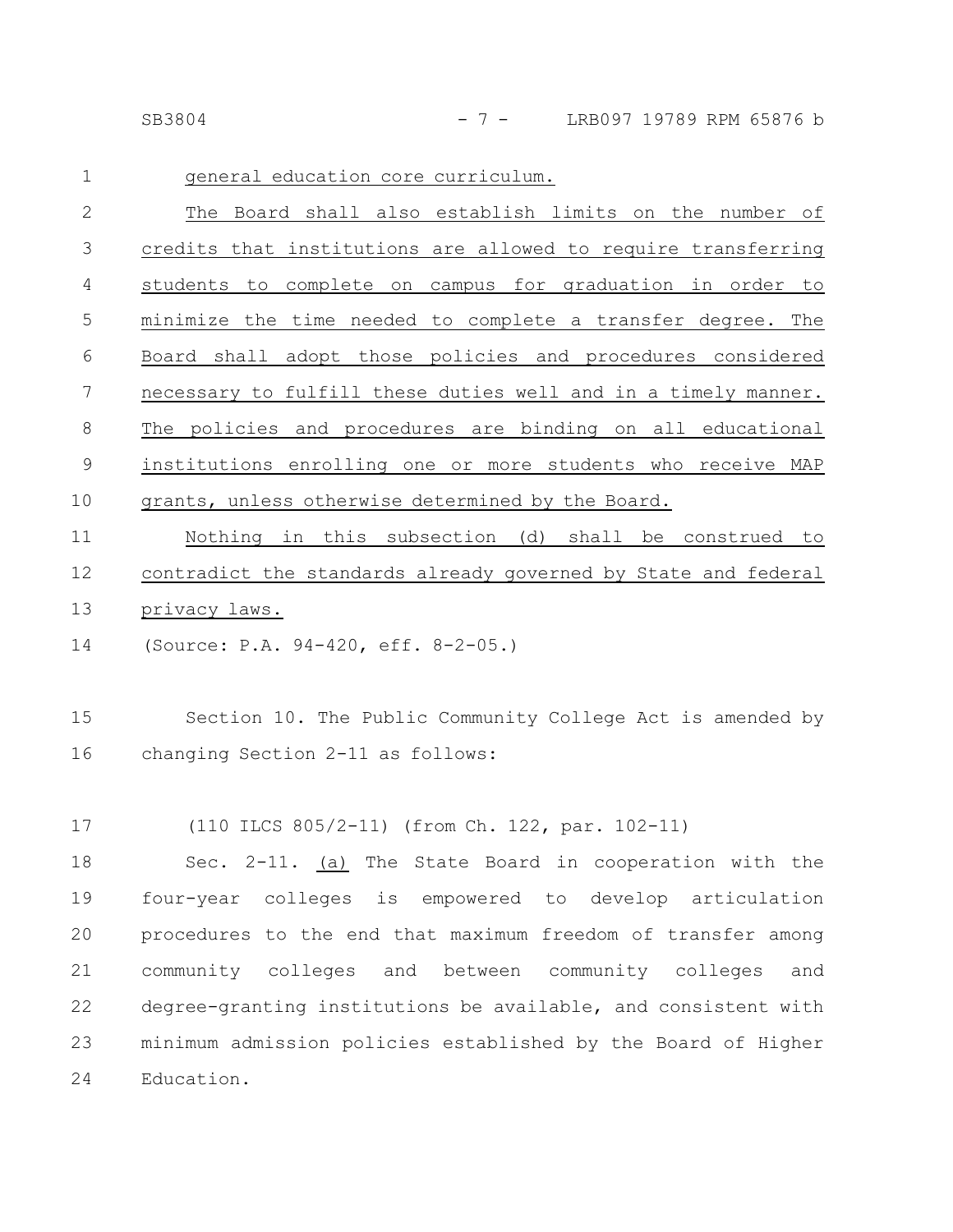| $\mathbf{1}$   | (b) The State Board is authorized and it shall be its duty      |
|----------------|-----------------------------------------------------------------|
| $\mathbf{2}$   | to periodically review student records from students who,       |
| 3              | having formerly studied at a State community college, have      |
| 4              | since transferred to a 4-year institution that is authorized to |
| 5              | receive Monetary Award Program funds under Section 35 of the    |
| 6              | Higher Education Student Assistance Act in order to do all of   |
| $\overline{7}$ | the following:                                                  |
| 8              | (1) Conduct a study of student transcripts, making all          |
| $\mathcal{G}$  | legal and appropriate allowance for student privacy, to         |
| 10             | better understand how and when students are receiving           |
| 11             | credit for general education and major coursework,              |
| 12             | including, but not limited to, those courses that form the      |
| 13             | general education core curriculum.                              |
| 14             | (2) Produce a report indicating where improvements are          |
| 15             | needed to maximize course articulation between 2-year and       |
| 16             | 4-year colleges in order to reduce student time to obtain a     |
| 17             | degree.                                                         |
| 18             | (3) Report these findings to the General Assembly and           |
| 19             | the Board of Higher Education, with the initial report due      |
| 20             | on November 1, 2012.                                            |
| 21             | The State Board shall also support the Board of Higher          |
| 22             | Education in convening a Statewide Articulation and Transfer    |
| 23             | Committee under Section 9.30 of the Board of Higher Education   |
| 24             | Act, whose primary purpose is to agree upon a general education |
| 25             | core curriculum and major learning objectives and create a plan |
| 26             | for implementation of a statewide articulation agreement and    |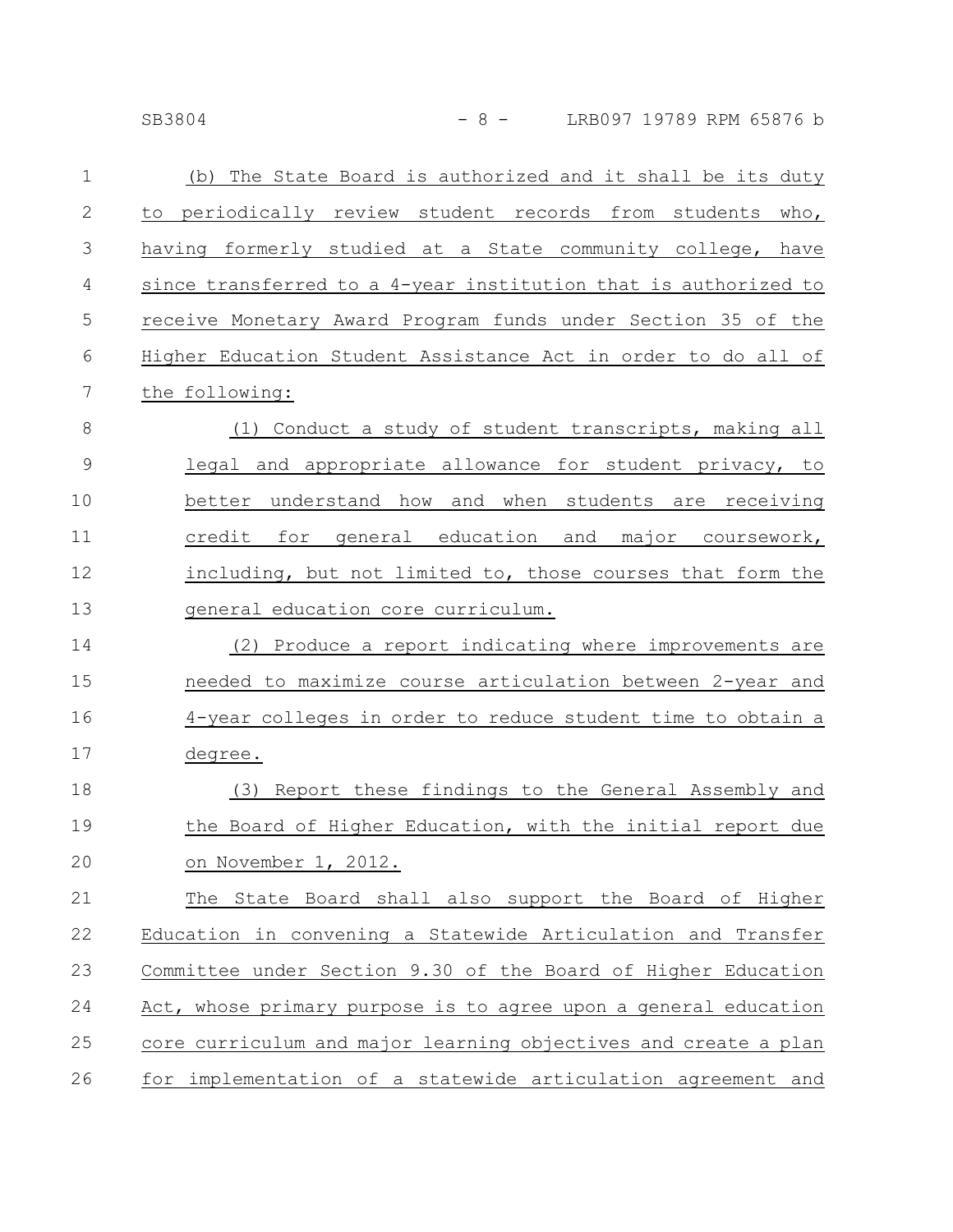|   | SB3804                                                         | $-9 -$ | LRB097 19789 RPM 65876 b |
|---|----------------------------------------------------------------|--------|--------------------------|
| 1 | common, statewide transferable course identifier.              |        |                          |
| 2 | Nothing in this subsection (b) shall be construed to           |        |                          |
| 3 | contradict the standards already governed by State and federal |        |                          |
| 4 | privacy laws.                                                  |        |                          |
| 5 | (Source: P.A. 78-669.)                                         |        |                          |
|   |                                                                |        |                          |
| 6 | Section 99. Effective date. This Act takes effect upon         |        |                          |

becoming law. 7